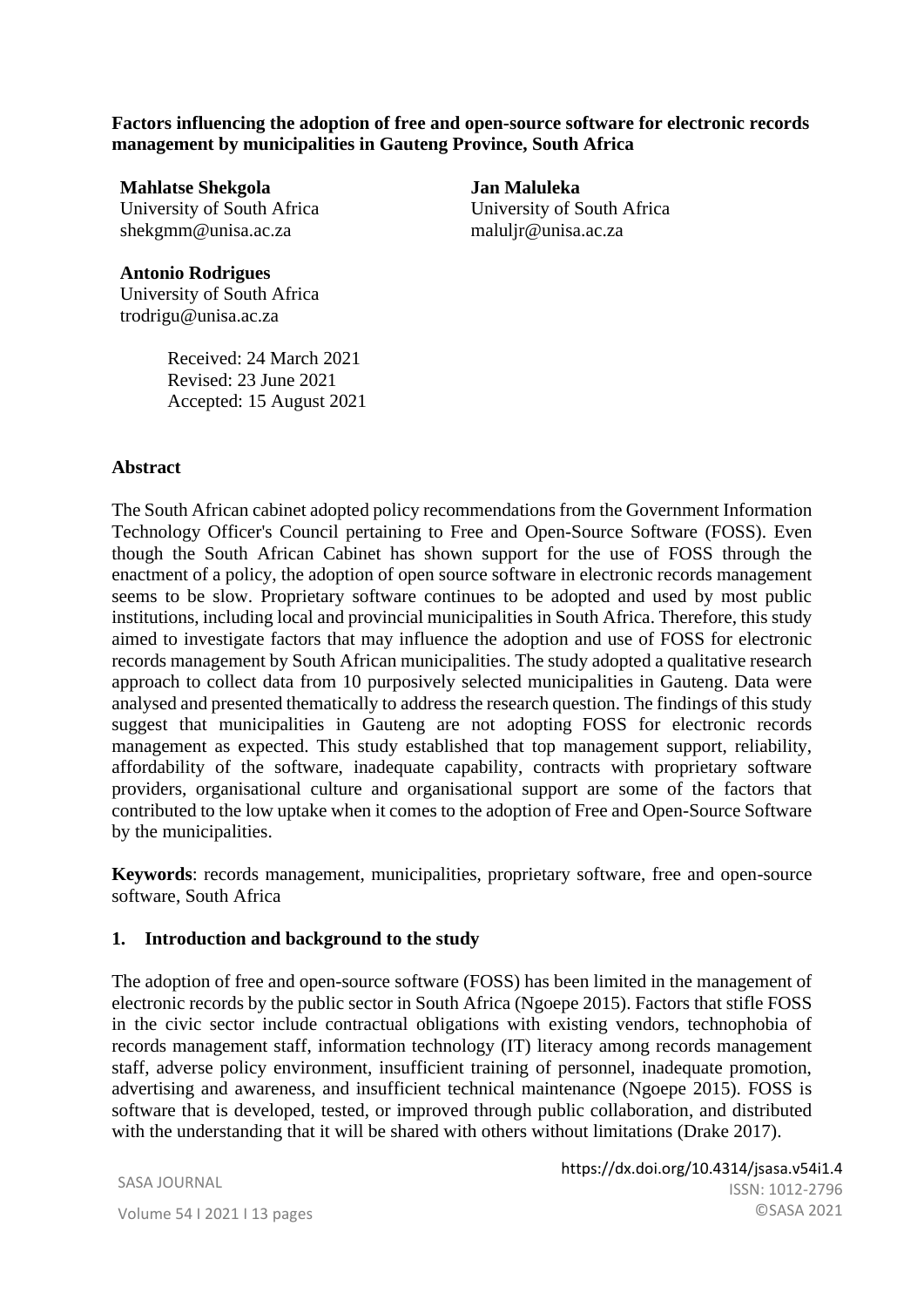The concept of FOSS emerged from the convergence of two organisations, namely the Free Software Foundation (FSF) and the Open Source Initiative (OSI) (Free Software Foundation 2018). Open Source Resources (2021) defines FOSS as software with a source code that anyone can inspect, modify, and enhance. Open Source Resources (2021) further emphasises that FOSS is software whose source codes are made obtainable and grant the users the liberty to run, duplicate, disseminate, study and modify the code. Richard Stallman, a long-standing member of the hacker community at the MIT Computer Science and Artificial Intelligence Laboratory (CSAIL) in the United Staes of America (USA) is credited with shaping opensource software in 1983 when he founded the Free Software Foundation (Free Software Foundation 2018, GNU Operating System 2020).

The notion of 'free' in free and open-source software is a matter of software liberty, not price; hence, the software is sometimes called 'libre' software, borrowing a French word for free, as in freedom (GNU Operating System 2020). Although it is not entirely free of charge, when compared to proprietary software, FOSS is less costly than proprietary software, mainly because the licence and the source code are not paid for (Ngoepe 2015). The term 'free' does not imply free of charge. It implies that the software is copyleft and does not have the constraints of copyrights. Ngoepe (2015) defines copyleft as an "arrangement whereby software or artistic work may be used, modified, and distributed freely on the condition that anything derived from it is bound by the same conditions." The term 'free' in FOSS means that the software should respect the user's freedom to run, copy, distribute, study, change and improve. If the software does not grant the user these freedoms, it cannot be recognised as FOSS but rather as proprietary software. Proprietary software is software in which developers solely have the right to run, copy, distribute, study, change and improve them (Drake 2017).

In developed countries, the adoption of FOSS is embraced and used for electronic records management and preservation. For example, in Australia, the national archives have developed FOSS techniques that are utilised for digital preservation and, consequently, it has formed a partnership with the National Library of New Zealand and the United Kingdom Web Archiving Consortium to yield an open-source web archiving technique (InterPARES 2012). In the United Kingdom (UK), the national archives have established a file format registry and a free and open-source software instrument for format documentation utilising the registry. A large-scale cooperative digital preservation project utilising free and open-source repository software was assumed at numerous universities in Britain since 2007 (InterPARES 2012). In the United States of America (USA), institutions have established and disseminated open-source equipment for electronic records management, including software and equipment for format documentation and authentication (InterPARES 2012). Buffett (2014) reiterates that organisational awareness, particularly with technology innovations, influences new technology implementation, especially when considering the adoption of new technology.

Developing countries, particularly African countries, are far behind in FOSS adoption and implementation (Cenatic Foundation 2010). The issue of access to the internet is an obstacle in Africa and it often hampers the adoption of FOSS. As Karume and Mbugua (2012) note, many parts of Africa have little or no internet connectivity. Although the discussions regarding the adoption of FOSS in African countries began around 2000, Oreku and Mtenzi (2013) report that it still appears that FOSS is not widely used on the continent. Amid the prevailing severe economic conditions and high monetary charges of proprietary software (PS), governments in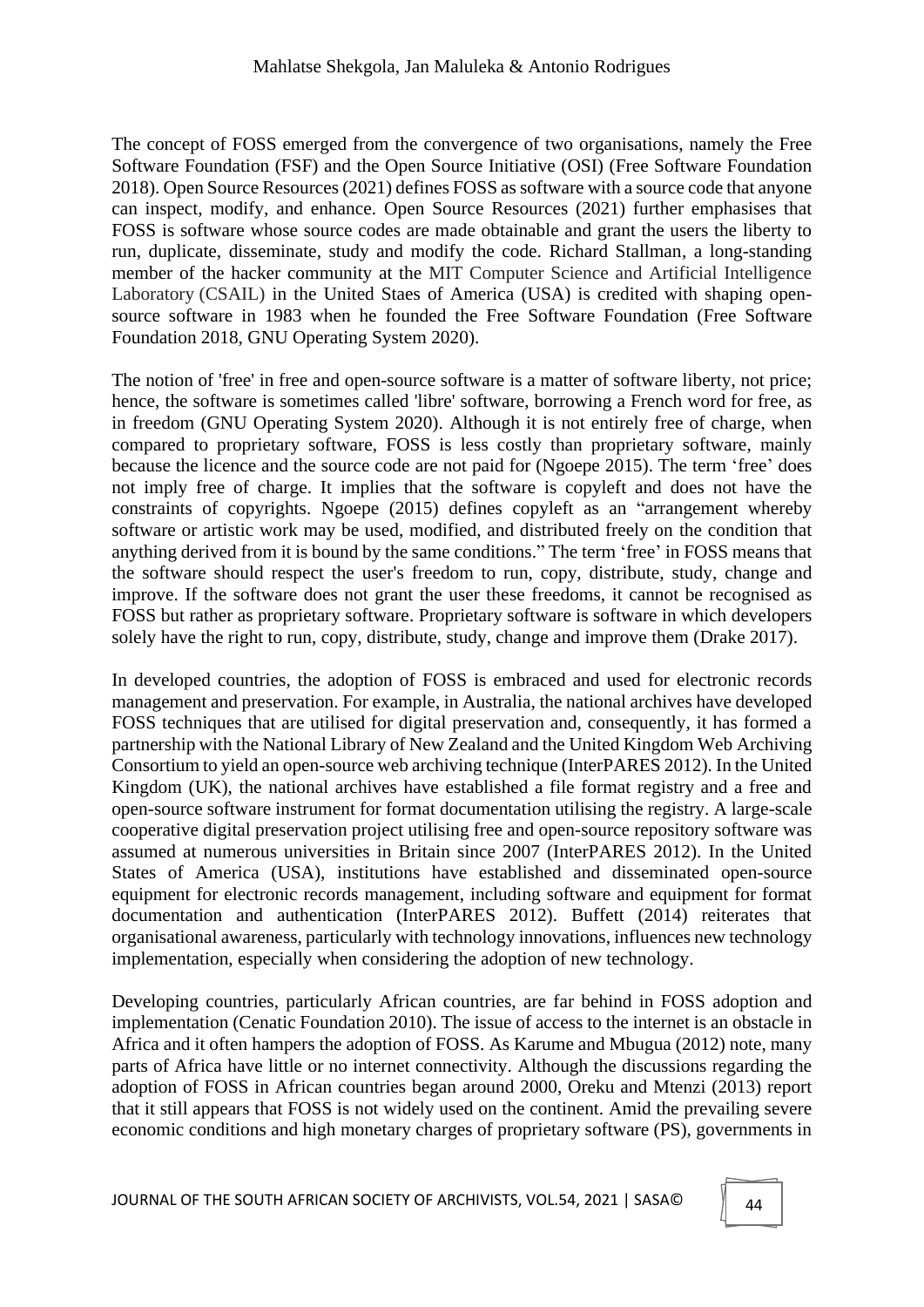various countries have turned to FOSS as an alternative. Like many countries around the world, the South African Cabinet ratified and adopted a FOSS policy for government use. The South African government accepts that FOSS is a feasible alternative to proprietary software, and this is made obvious by the Cabinet's endorsement of the FOSS policy (Ngoepe 2015). Although the FOSS policy in South Africa gives preference to FOSS in the procurement of software in public institutions, the country still relies on proprietary software, which is very expensive. South African government institutions such as provincial municipalities still procure proprietary software rather than FOSS and continue to employ proprietary software for electronic records management. Given South Africa's current economic status, one would expect that government departments, including municipalities, would adopt FOSS as a natural choice to lower the costs associated with procuring proprietary software. In so doing, South Africa could break its dependency on overseas corporations and possibly develop to become one of the main contributors in the world of software development and software services markets. It is against this background that the study seeks to investigate the factors influencing the adoption of FOSS for electronic records management by municipalities in Gauteng. The specific objectives of the study were to:

- identify the software that are currently adopted for the management of electronic records in Gauteng municipalities
- establish factors influencing the adoption of FOSS in Gauteng municipalities.

# **1.2 Contextual setting**

The study focused on the municipalities in the Gauteng province in South Africa. The municipalities under investigation are City of Tshwane, City of Johannesburg, Ekurhuleni, Sedibeng, Emfuleni, Midvaal, Lesedi, Merafong City, Rand West City, West Rand, and Mogale City municipalities. According to the South African Government (2021), Gauteng is divided into three metropolitan municipalities, namely the City of Ekurhuleni, City of Johannesburg and City of Tshwane Metropolitan Municipalities, as well as two district municipalities, which are further subdivided into six local municipalities.

Gauteng is the smallest of South Africa's provinces, covering an area of 18 178 km², approximately 1,4% of the total surface area of South Africa. Gauteng province is one of the nine provinces in South Africa. Other provinces include Eastern Cape, Free State, KwaZulu-Natal, Limpopo, Mpumalanga, Northern Cape, North West and Western Cape. The neighbouring province or those bordering the Gauteng province are Free State, North West, Limpopo and Mpumalanga provinces. According to Statistics South Africa (2019), although it is the smallest province, Gauteng is South Africa's economic powerhouse; hence, it was chosen for the current study. Furthermore, Gauteng is the province with the highest population and it is home to over 13 million people and houses more than 24% of the national population. Gauteng lies on the highest part of the interior plateau on the rolling plains of South Africa's Highveld (South African Government 2021).

## **1.3 Problem statement**

The disadvantages of propriety software, such as the costs involved, expensive upgrades, closed source code and the lock-in effect, have not stopped most South African public institutions such as provincial municipalities, from purchasing them. Municipalities continue to employ proprietary software for the management of their electronic records. The South

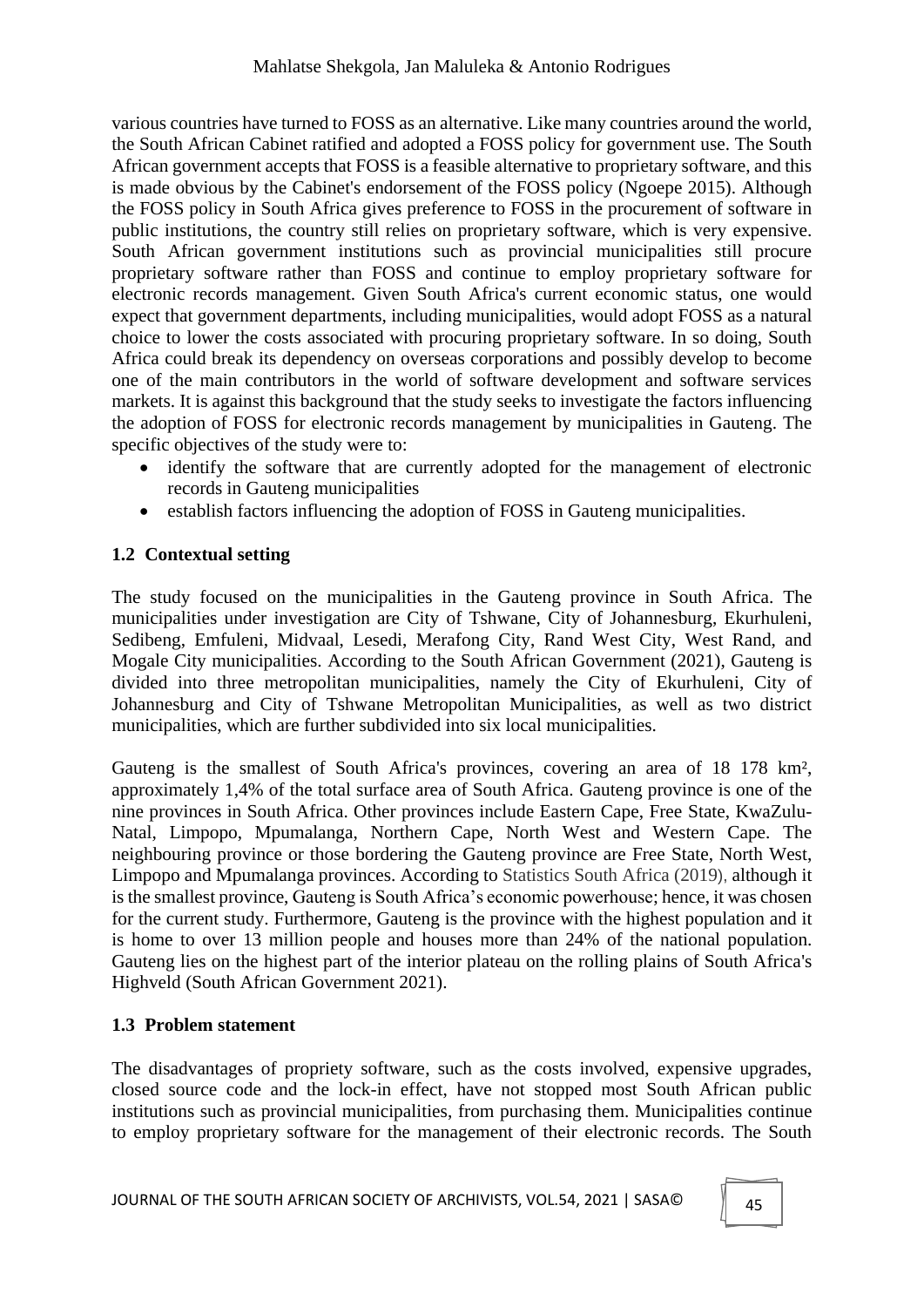African government endorsed the FOSS policy as an alternative to proprietary software (Ngoepe 2015). Considering the current economic status of South Africa, one would expect that government departments, including municipalities, would adopt FOSS as a natural choice to lower the costs associated with procuring proprietary software. In so doing, South Africa could its break dependency on overseas corporations and possibly develop into one of the main contributors in the world of software development and software services markets. It is against the problem outlined above that this study seeks to identify software that is currently adopted for the management of electronic records, and further establish factors influencing the adoption of FOSS in Gauteng municipalities.

### **1.4 Conceptual framework**

There are many theories used in technology adoption studies. The most commonly used ones are the technology acceptance model (TAM) (Venkatesh & Bala 2008), diffusion of innovation theory (DOI) (Rogers 1995) and the Technology Organizational and Environment (TOE) framework (Tornatzky & Fleischer 1990). The DOI and TOE views technology acceptance at an organisational level. The Technology Organizational and Environment (TOE) framework (Tornatzky & Fleischer 1990) was used as framework guiding this study (see Figure 1). The reason for choosing this framework is that the TOE framework provides links between the three contextual elements, which are technology, environment and organisation. Furthermore, the TOE framework is a well-established and comprehensive theoretical lens, used for understanding technology adoption at organisational level (Sila 2013). The TOE framework is also flexible and can be extended to accept more factors and categories that help explore drivers and barriers to technology adoption, meaning that the research can add more themes and subthemes according to the study's findings (Pudjianto & Hangjung 2009). It discusses three main variables: technology, organisation, and environment as follows:



Figure 1: TOE framework (Source: Tornatzky & Fleischer 1990)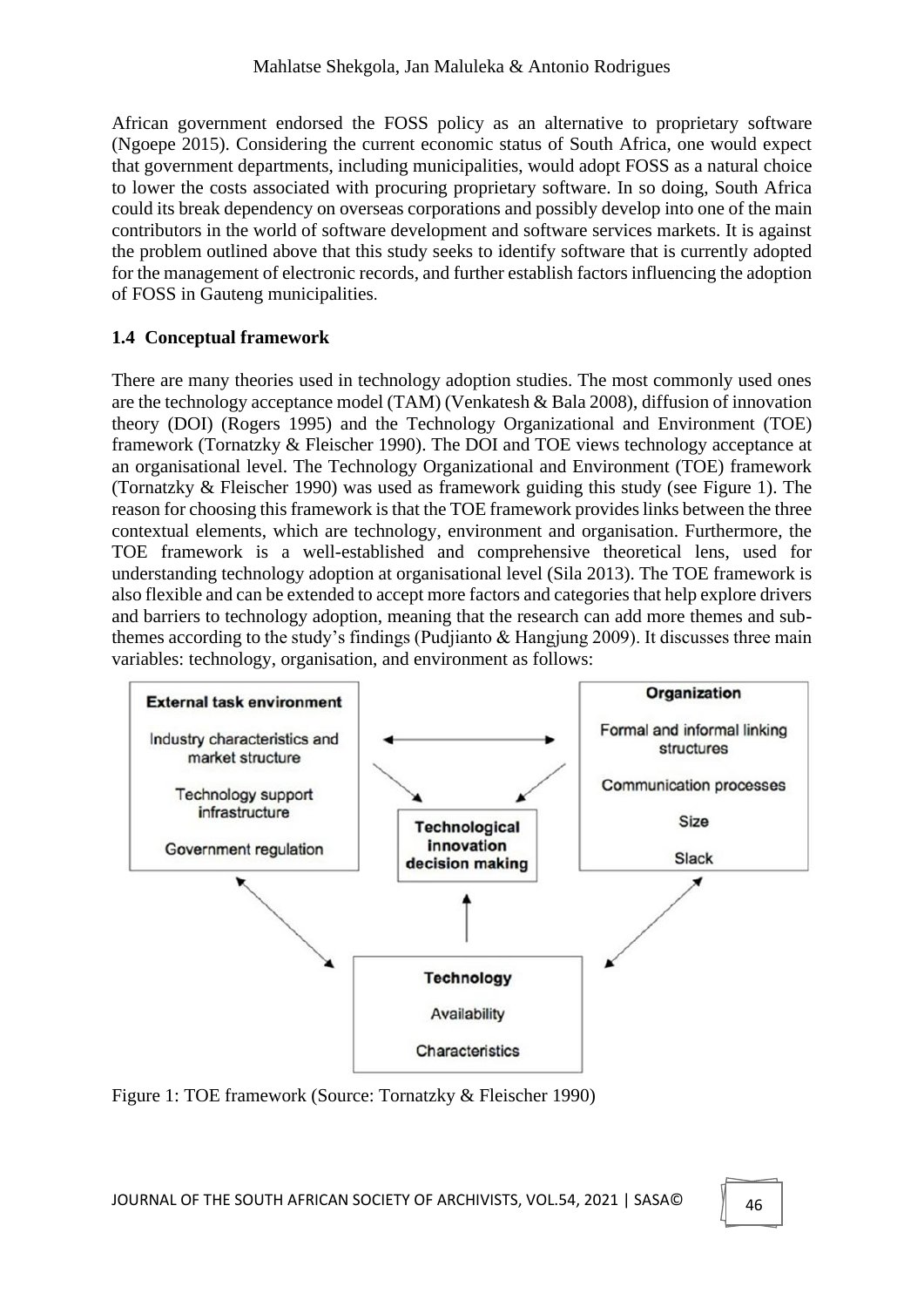### **2. Literature review**

According to GNU Operating system (2019), FOSS is software that should respect the user's freedom. For software to be recognised as free and open, the user should have the freedom to run, copy, distribute and study, change and improve the software. It is important to note that the notion of free is a matter of software liberty, not price; hence, it is sometimes referred to as 'libre' software, borrowing a French word for 'free', as in freedom (Drake 2017). FOSS does not mean non-commerciality of the software or program. In fact, according to GNU operating system (2019), a FOSS program must be made available for commercial use, commercial development, and commercial distribution. Even though it is not entirely free of charge, when compared to proprietary software, as Myeza (2010) points out, FOSS is less costly, mainly because the license and the source code are not paid for. Myeza (2010) further reiterates that the adoption of FOSS should be encouraged mainly because they are less costly than proprietary software.

The factors that influence the adoption and use of FOSS have been widely investigated. According to Bwalya, Akakandelwa and Dobreva-McPherson (2019), the motivation for the adoption and use of FOSS in developed and developing countries are different. These scholars point out that countries, institutions and individuals are migrating from proprietary software to FOSS due to the increased costs to purchase and maintain proprietary software and the increased commitment to open content and technologies in key areas such as research and education. Gangadharan (2017) mentions that the ability to achieve a higher degree of vendor independence, interoperability and potential cost reductions motivates countries, institutions and individuals to adopt and use FOSS.

Oreku and Mtenzi (2013) and Ngoepe (2015) indicate that FOSS integration reduces costs, which is the main motivation for their deployment. Oreku and Mtenzi (2013) further point out that in the software development field, the FOSS-based development model reduces cost and risk, while improving productivity and quality. FOSS also plays an important role in bridging the digital divide by providing low-cost applications that can localise content, particularly in developing countries of Africa, Asia, and Latin America (Oreku & Mtenzi 2013).

Sanchez, Ayuso, Galindo and Benavides (2020) classify factors that may influence the decision to adopt FOSS into technological, organisational and environmental factors. For many years, the Technology Organisational Environment framework (see Figure 1) has been used to understand how organisations adopt and implement technology (Sanchez et al. 2020). It is a fundamental approach to investigating an institutional context that influences the process through which it adopts and implements the TOE framework, which was initially established by Tornatzky and Fleischer in 1990. Technological context includes both the internal and external technologies used by the organisation and it looks at factors such as cost, reliability, compatibility, complexity, and performance expectancy. Meanwhile, organisational context refers to descriptive characteristics of the organisation, including the size, scope, and complexity of organisations' managerial structure, and quality and degree of its human resources, attitude towards change, time to adopt, training, top management support (Sanchez et al. 2020).

Environmental context refers to the organisation and its dealings with trading partners, competitors, government, suppliers, and customers (Abdullah, NurHaryani & Zahurin 2016).

JOURNAL OF THE SOUTH AFRICAN SOCIETY OF ARCHIVISTS, VOL.54, 2021 | SASA©  $\parallel$  47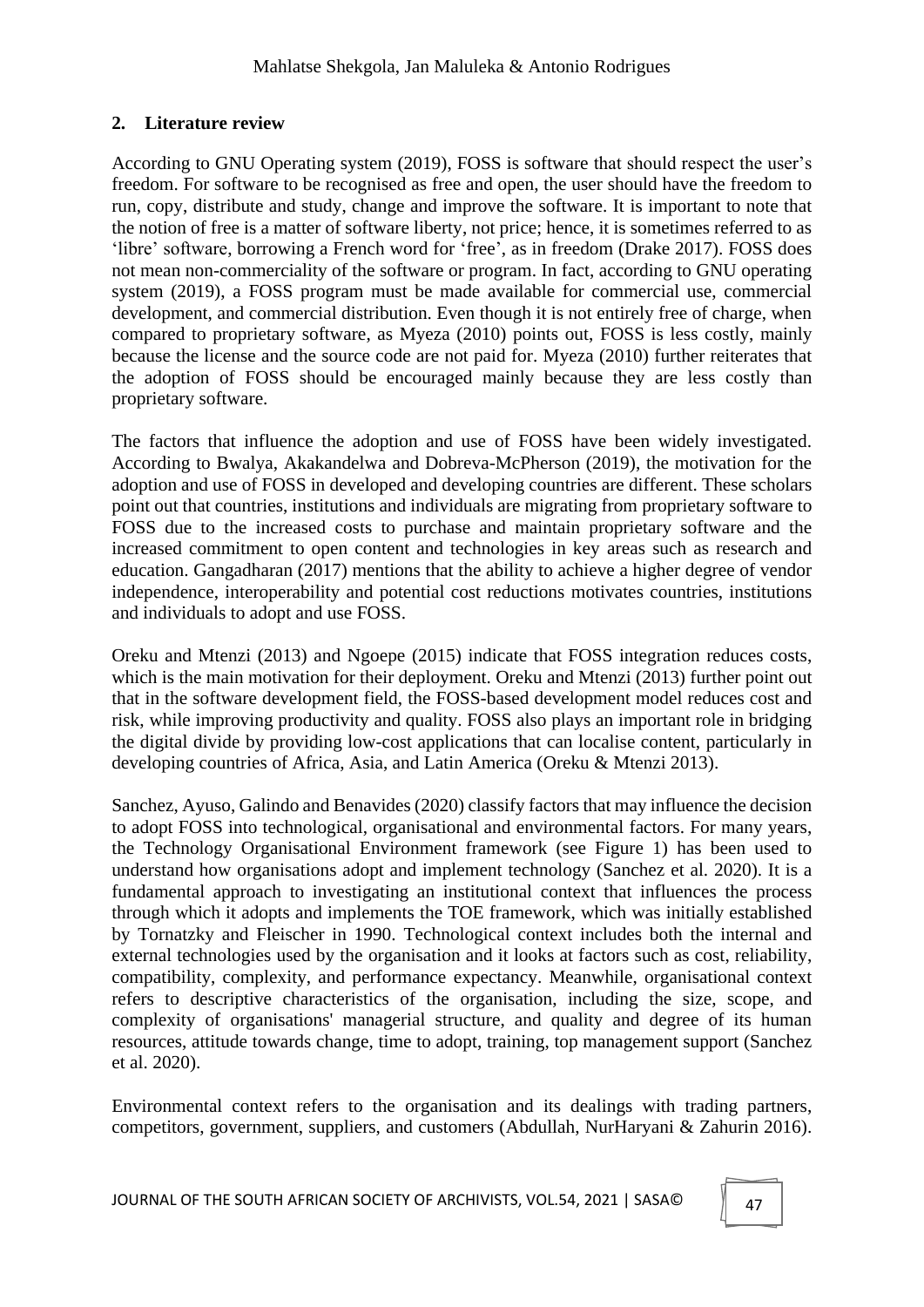In this context, businesses tend to outweigh each other in a bid to produce efficient technology in the market, which usually leads to other businesses copying from each other (Abdullah, NurHaryani, & Zahurin 2016). Competition and pressure from trading partners are the two key factors here. They refer to the pressure from both competitors and trading partners in the business to stay current and to adopt and implement new technologies (Abdullah, NurHaryani, & Zahurin 2016).

## **3. Research methodology**

This multiple case study research adopted a qualitative research approach to collect data from 10 purposively selected municipalities in Gauteng through interviews and document analysis as data collection tools. Records managers in each municipality were purposively sampled because they were deemed to be in a good position to share reasons for or against FOSS adoption and reflect on factors that contributed to this decision. The researchers assigned the codes for records managers (RM) and in cases where a municipality did not have a designated records manager, acting records managers (ARM) was used. As such, two semi-structured interview guides were administered to gather data from records managers in the municipalities. The biographic details of the participants are indicated in Table 1.

| Participant | <b>Job position</b> | <b>Highest level of</b><br>qualification | <b>Professional</b><br>qualification in<br>records<br>management | <b>Mandate of</b><br>the working<br>unit |
|-------------|---------------------|------------------------------------------|------------------------------------------------------------------|------------------------------------------|
| $RM-1$      | Records             | Diploma in                               | Postgraduate<br>certificate in                                   | To manage all<br>the records of          |
|             | manager             | computer<br>studies                      | records                                                          | the                                      |
|             |                     |                                          | management                                                       | municipality                             |
| $RM-2$      | Records             | National                                 | Certificate in                                                   | To manage all                            |
|             | manager             | Diploma:                                 | records                                                          | the records of                           |
|             |                     | Public                                   | management                                                       | the                                      |
|             |                     | Administration                           |                                                                  | municipality                             |
| $RM-3$      | Records             | Four-year                                | Four-year degree                                                 | To manage all                            |
|             | Manager             | degree in library                        | in library studies                                               | the records of                           |
|             |                     | studies                                  |                                                                  | the                                      |
|             |                     |                                          |                                                                  | municipality                             |
| ARM-1       | Acting              | National                                 | Certificate in                                                   | To manage all                            |
|             | records             | Diploma: Public                          | records                                                          | the records of                           |
|             | manager             | Management                               | management                                                       | the                                      |
|             |                     | and                                      |                                                                  | municipality                             |
|             |                     | Administration                           |                                                                  |                                          |
| ARM-2       | Acting              | Diploma                                  | Certificate in                                                   | To manage all                            |
|             | records             | Computer                                 | records                                                          | the records of                           |
|             | manager             | studies                                  | management                                                       | the                                      |
|             |                     |                                          |                                                                  | municipality                             |

|  | Table 1. Biographic information of participants |  |
|--|-------------------------------------------------|--|
|  |                                                 |  |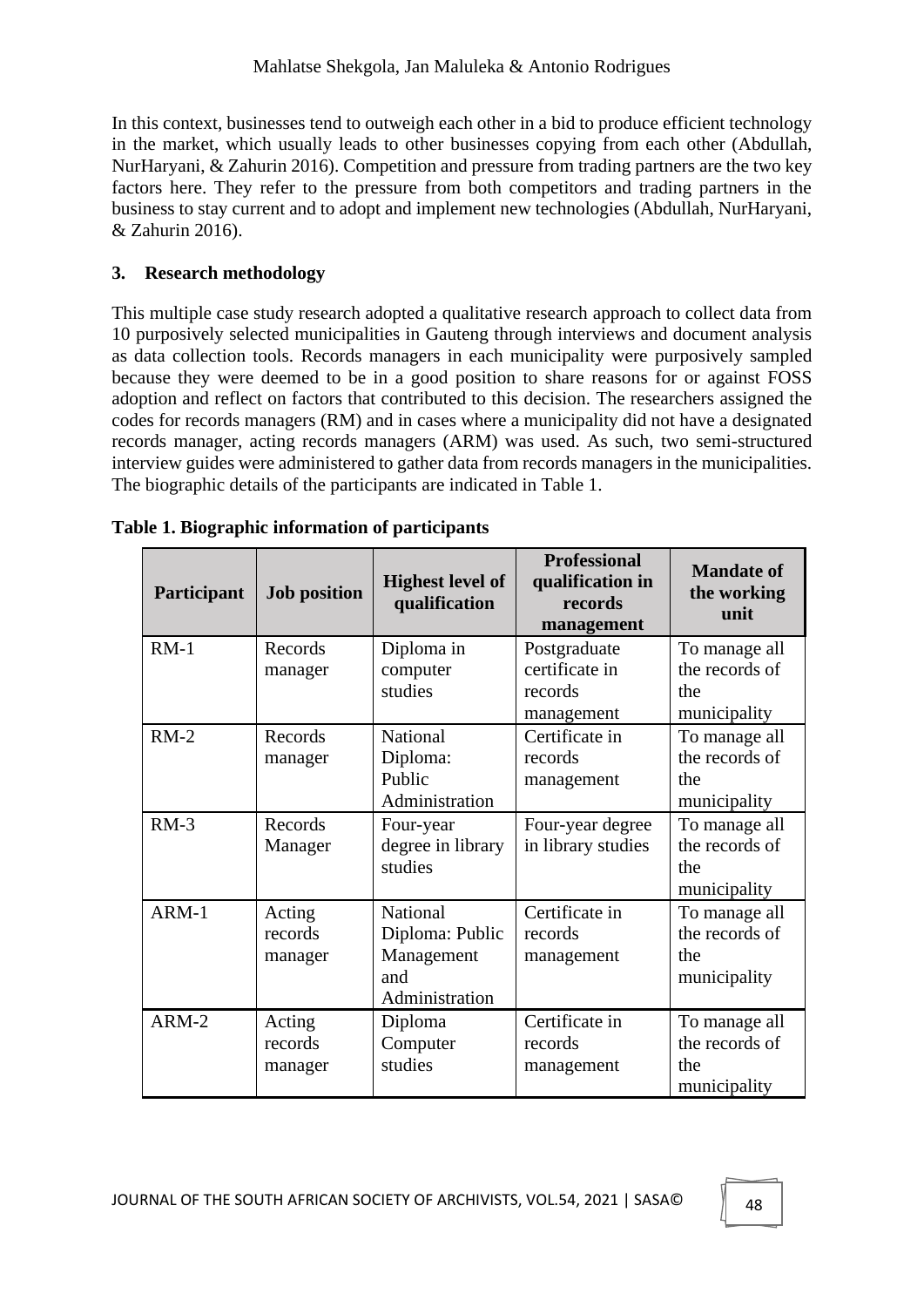| ARM-3 | Acting<br>records<br>manager | Degree:<br>Information<br>studies                      | Postgraduate<br>certificate in<br>archive and<br>records<br>management | To manage all<br>the records of<br>the<br>municipality |
|-------|------------------------------|--------------------------------------------------------|------------------------------------------------------------------------|--------------------------------------------------------|
| ARM-4 | Acting<br>records<br>manager | Diploma: Public<br>Administration                      | None                                                                   | To manage all<br>the records                           |
| ARM-5 | Acting<br>records<br>manager | Diploma:<br>Computer<br><b>Studies</b>                 | Certificate<br>records<br>management                                   | To manage<br>records                                   |
| ARM-6 | Acting<br>records<br>manager | Diploma: Public<br>Administration                      | None                                                                   | To manage<br>records                                   |
| ARM-7 | Acting<br>records<br>manager | Diploma: Public<br>Administration<br>and<br>Management | None                                                                   | To manage<br>records                                   |

#### **3.1 Ethical considerations**

This study adhered to the ethical standards of upholding the privacy and protecting individuals who participated in the research. Ethical clearance was obtained from the University of South Africa (clearance number: 2019-DIS-0010). Furthermore, participants were given consent forms to read and sign, indicating whether they agreed to participate in the study or not. The researchers ensured that confidentiality was upheld in all the information and data gathered about these participants. One such measure was to ensure that individuals who responded to interview questions were not identified and codes were used to represent all participants.

## **4 Results and discussions**

This section presents and discusses the results of the study as per the objectives of the study, which are:

- To identify the software that is currently adopted for the management of electronic records in Gauteng municipalities.
- To establish factors influencing the adoption of FOSS in Gauteng municipalities.

## **4.1 Background of participants**

This is a qualitative study, and the study will not be looking at the issues related to response rates and representation, because the results will not be generalised. The participants of the study were mainly records managers from the 10 municipalities of Gauteng. Their qualifications were mainly diplomas and degrees from different subject areas, including public administration, information studies and computer studies. The majority had an additional qualification (mostly certificates) in archives and records management. Their duties centred on the management of all municipal records.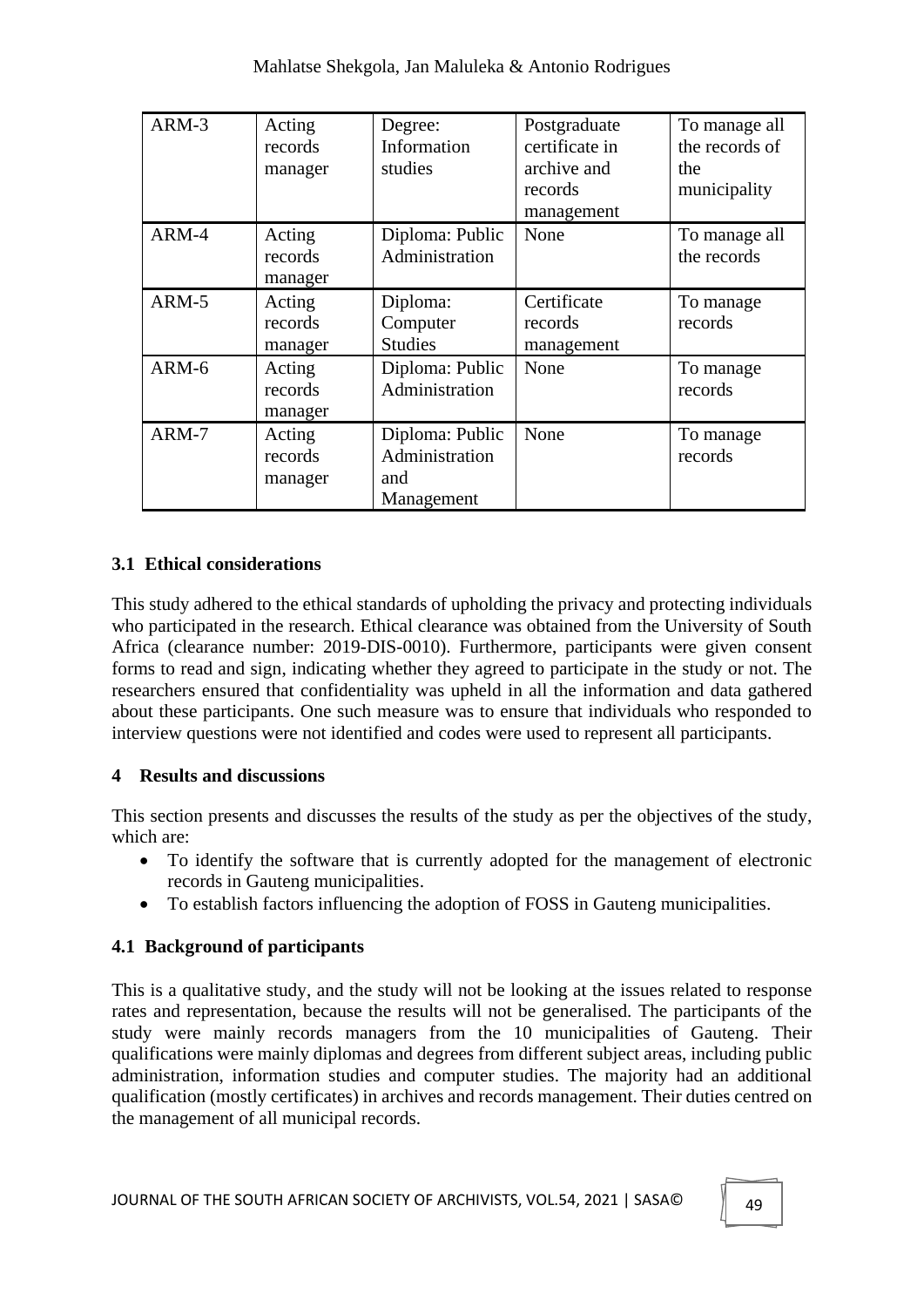#### **4.2 Software currently adopted for the management of electronic records**

The aim of this objective was to determine the software used to manage electronic records in the Gauteng municipalities. The results of the study suggested that some of the municipalities do not have the infrastructure to manage electronic records in their organisations. These municipalities indicated that they rely solely on systems that manage traditional paper-based records. For instance, ARM-7 indicated that their municipality still uses traditional paper-based records management because they do not have an electronic records management system. This meant that no software was recorded or identified in ARM-7's municipality.

The persistent adoption of proprietary software by municipalities in Gauteng for electronic records management means that these municipalities are losing out on the benefits and advantages that are associated with the adoption of FOSS. Moreover, this means that the municipalities in Gauteng continue to rent software to manage their electronic records. Table 2 presents some of the software that is currently adopted for the management of electronic records in the municipalities.

| <b>Participants</b>          | Software currently adopted for managing<br>electronic records by municipalities in<br>Gauteng |
|------------------------------|-----------------------------------------------------------------------------------------------|
| RM-1, ARM-2, ARM-3 and ARM-4 | Quidity                                                                                       |
| $RM-2$                       | Orbit                                                                                         |
| $RM-3$                       | <b>MUNAdmin</b>                                                                               |
| ARM-1                        | <b>Electronic Document Management System</b>                                                  |
| ARM-5                        | Collaborator                                                                                  |
| ARM-6 and ARM-7              | No software adopted                                                                           |

#### **Table 2: Software adopted by municipalities to manage electronic records**

#### **4.3 Factors influencing the adoption of FOSS in Gauteng municipalities**

The results suggest that municipalities in Gauteng prefer proprietary software for electronic records management and employed proprietary software for electronic records management. The results from the interviews suggest that there was not a single municipality among those investigated that had adopted FOSS in their electronic records management. Examples of software used by municipalities include Quidity, Orbit, MUNAdmin, Electronic Document Management System and Collaborator

When asked to what participants attribute the lack of FOSS solutions for electronic records management their municipality, RM-1 mentioned two factors as the main reasons for their municipality using Quidity, namely affordability of the software and organisational culture. RM-1 stated:

"From the day I started working in this organisation, this software was used to manage electronic records. Our records management staff are comfortable and understand the records management system and Quidity software. There is absolutely no need to change."

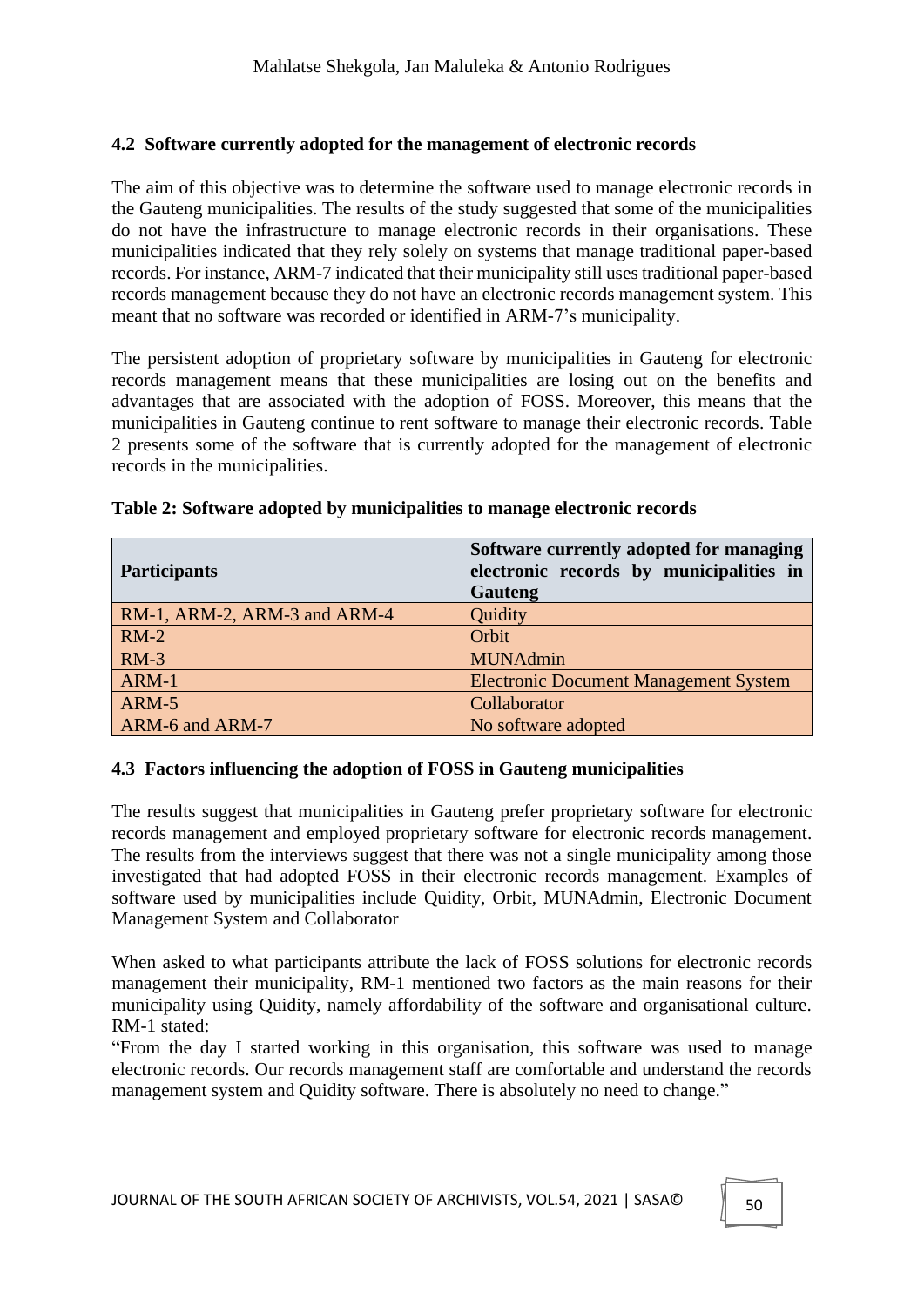When asked whether the municipality would be open to migrate to or adopt FOSS in the future, RM-1's response was:

"We tried to look at other options, but the high cost of the systems meant we continue with the current technology. It is working well for our municipality and I do not see any reason to change the current software for any other software. But as times are changing, so are technologies. Anything is possible. The fact that the current system is easy to use and require minimal training, especially for new recruits, makes it hard to think we can adopt any other software."

RM-2 said the following when asked about the factors that influenced their municipality to use proprietary software instead of FOSS solutions in their electronic records management practices:

"Top management and the procurement department procure our electronic records systems and software. This has been the case here ever since I started working in this municipality." RM -2 further added that "Without the support of top-ranked members of our organisation, I do not see free and open-source software being introduced and actually implemented."

RM-3 applauded the work that was done by their ICT staff to keep the MUNAdmin system afloat and the timeous response whenever the records management centre encounters a system malfunction. When asked how often they experience electronic records management errors, RM-3 said: "Not often. Maybe it is because our system is frequently upgraded and updated with the latest technologies. We hardly experience system shutdowns in our section."

ARM-1 regarded the municipality's management committee and a lack of proper consultation as the key factors that may affect the adoption of FOSS. The participant's response suggested that they had little knowledge about FOSS. ARM-1 further indicated that "The municipality's top management committee does not change the way it is operating, I see no other records management introduced. Records management come second in our municipality. It is not prioritised as it should, if you ask me."

ARM-2 stated that it might take a while before they change their software, owing to the wellfunctioning electronic records system currently used. Moreover, supporting FOSS may require greater training input than the equivalent proprietary software currently employed. ARM-2 believes that they "have a reliable, easy-to-use, less costly, and frequently updated electronic records management system changing the way they manage electronic records in their municipality may disrupt many things. Their records management staff will need to be equipped with new knowledge to effectively execute their duties. Training has to be done and, in so doing, a lot of could be compromised, especially records management." ARM-2 was further asked if the municipality was resistant to change and the response was that they are not afraid of change. They have a working system and are happy with it.

ARM-3 embraces the Quidity software currently implemented and used as the most suitable software for electronic records management in their municipality. ARM-3 further highlighted that Quidity is the favoured software, even at the records management forum, of which the participant is part. When asked if that may be because they were unaware of other FOSS that can manage electronic records, ARM-3 indicated that "Quidity is reliable software and they see no reason to change something that really works for them."

JOURNAL OF THE SOUTH AFRICAN SOCIETY OF ARCHIVISTS, VOL.54, 2021 | SASA©  $\parallel$  51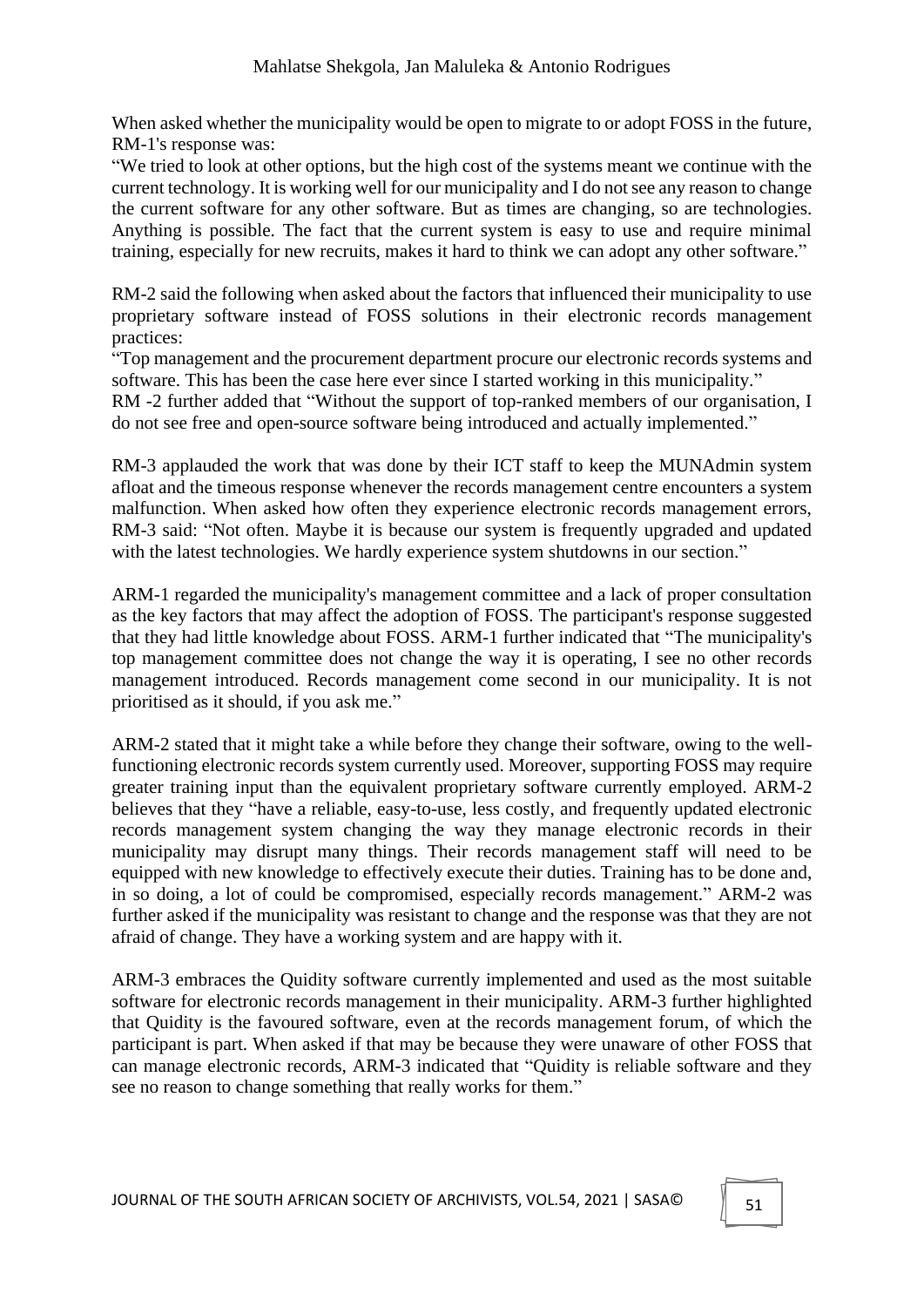ARM-4 attributed the good partnership with the existing proprietary software service providers as the major factor. It was further stated that the company that develops their software provides training to staff and support is always available. When asked if they may be open to trying FOSS solutions to manage electronic records in the municipality, ARM-4 highlighted that their "records management is running very well. They were used to the system and its easy-to-use functionalities."

When was asked about the factors that impacted the adoption of FOSS in their municipality, ARM-5 responded that "Our municipality has entered into a contract agreement with the service provider. The contractual agreement needs to be honoured before we can commence with the idea of finding new service providers. Secondly, our municipality consists of multipolitical party members, where executives from different parties tend to not agree on certain decisions, including the ICT resources that are used and procured, and so forth."

Both ARM-6 and ARM-7 indicated that they were unaware of FOSS records management software. ARM-7 mentioned that they never heard of FOSS, but they were aware of certain features of FOSS. The participant further showed interest in knowing more about FOSS by indicating that "Moving forward, they will keep a close eye on these FOSS solutions and their benefits."

### **5 Conclusions and recommendations**

Despite the endorsement of the FOSS policy by the South African cabinet, the adoption of FOSS for the management of electronic records is largely absent in the Gauteng municipalities. Several factors contribute to the low FOSS uptake by municipalities in Gauteng. Factors worth mentioning include a lack of support from senior management, contractual obligations, and resistance to change. Proprietary software was found to be largely used by municipalities in Gauteng to manage their electronic records. This means that municipalities in Gauteng continue to rent electronic records management software and pay installation, maintenance and monthly licence fees so that the service providers would continue to supply them with electronic records management functionalities.

FOSS solutions are not the panacea to all electronic records management problems, but they offer a solid and credible technological opportunity to municipalities in Gauteng. This study, therefore, recommends that municipalities in Gauteng should take advantage of the economic benefit that comes with the adoption of FOSS, which will also allow them to rapidly scale, evolve, and extend their existing technology stacks and systems, making them vital role players in the IT industry. The study also recommends that the FOSS policy be enforced by authorities because it is an approved government policy. Additionally, a detailed study on why the FOSS policy is not enforced by municipalities needs to be conducted. The study further recommends the participation of records managers in acquiring records management solutions, as they are the ones working with municipal records on daily basis.

## **References**

Abdullah A., NurHaryani Z. & Zahurin, M.A.2016. The determinants impacting the adoption of cloud computing in Yemen institutions: AIP Conference proceedings. Available at: https://aip.scitation.org/doi/pdf/10.1063/1.5055424 (accessed 14 January 2021).

JOURNAL OF THE SOUTH AFRICAN SOCIETY OF ARCHIVISTS, VOL.54, 2021 | SASA©  $\parallel$  52

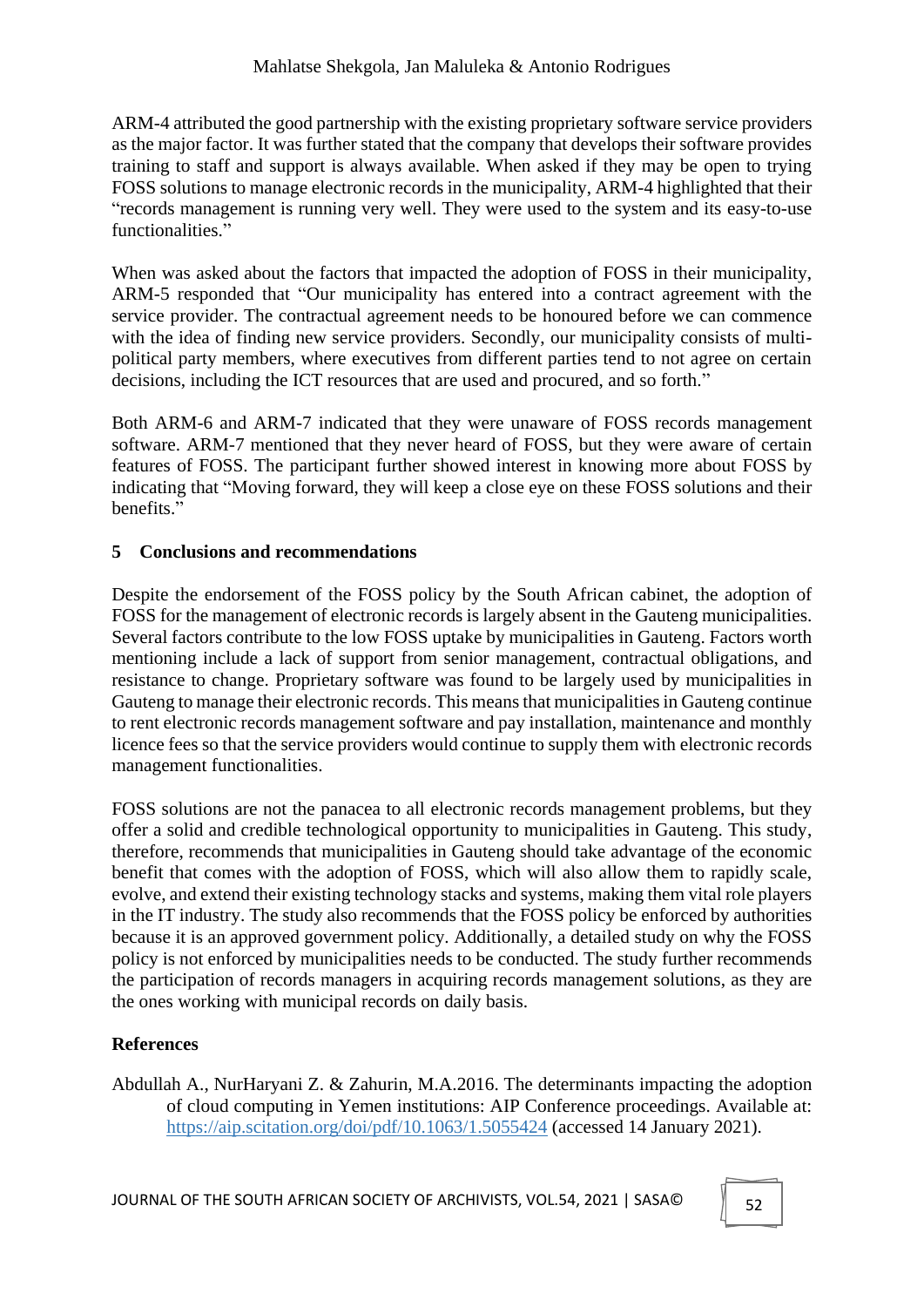- Buffett, B. 2014. How IT can contribute to changing organizational culture: Factors influencing open source software adoption in public sector national and international statistical organizations. Meeting on the Management of Statistical Information Systems (MSIS 2014): (Dublin, Ireland and Manila, Philippines 14-16 April 2014)
- Bwalya T., Akakandelwa A. & Dobreva-McPherson M. 2019. Adoption and use of free and open source software (FOSS) globally: an overview and analysis of selected countries. Available at:

[https://www.researchgate.net/publication/337318071\\_Adoption\\_and\\_Use\\_of\\_Free\\_an](https://www.researchgate.net/publication/337318071_Adoption_and_Use_of_Free_and_Open_Source_Software_FOSS_Globally_An_Overview_and_Analysis_of_Selected_Countries) [d\\_Open\\_Source\\_Software\\_FOSS\\_Globally\\_An\\_Overview\\_and\\_Analysis\\_of\\_Selecte](https://www.researchgate.net/publication/337318071_Adoption_and_Use_of_Free_and_Open_Source_Software_FOSS_Globally_An_Overview_and_Analysis_of_Selected_Countries) [d\\_Countries](https://www.researchgate.net/publication/337318071_Adoption_and_Use_of_Free_and_Open_Source_Software_FOSS_Globally_An_Overview_and_Analysis_of_Selected_Countries) (accessed 16 January 2021).

- Cenatic. 2010. Report on the International Status of Open Source Software. Available at: http://www.slideshare.net/anatrejo/international-status-ofopensourcesoftwareweb (accessed 14 February 2021).
- CIPESA. 2016. State of internet in Africa: *Ethiopia ranked the most expensive country for internet users.* Available at: http://www.addisinsight.com/2016/04/12/ethiopia-rankedexpensive-country-internet-users [accessed 11 January 2021).
- D'Agostino, D., Cone, E. & Gregory, A. 2015. *The open source era: embrace the future*. *Client: Wipro*. Available at: https://www.oxfordeconomics.com/recent-releases/the-opensource-era (accesses 15 January 2021).
- Department of Public Service and Administration. 2006. *Policy on free and open source software, DPSA*. Pretoria. Available at: www.gov.za/documents/download.php?f\_94490 (accessed 10 November 2020).
- Drake, M. 2017. The difference between free and open source software. Available at: www.digitalocean.com/community/tutorials/free-vsopen-source-software (accessed 22 December 2019).
- Free Software Foundation. 2018. The Free Software Foundation (FSF). Available at [https://www.fsf.org/free-software-supporter.pdf \(accessed 06 N](https://www.fsf.org/free-software-supporter.pdf%20(accessed%2006)ovember 2020).
- Gangadharan, G.R. 2017. Open source solutions for cloud computing, *Computer*, 50(1): 66- 70.
- GNU Operating System. 2020. What is GNU? Available at: https://www.gnu.org/home.en.html (accessed 06 December 2020).
- Gupta, D. & Surbhi, G. 2018. Adopting free and open source software (FOSS) in education: *Imanager's Journal of Educational Technology*. Available at: <https://eric.ed.gov/?id=EJ1179515> (Accessed 15 January 2021).
- InterPARES 3 project. 2012. Team Canada final report. Accessed at: http://interpares.org/ip3/display\_file.cfm?doc=ip3\_canada\_final\_report.pdf (accessed 10 November 2020).
- Karume, S. & Mbugua, S. 2012. Trends in adoption of open source software in Africa. *Journal of Emerging Trends in Computing and Information Sciences*. Available at: http://www.cisjournal.org/journalofcomputing/archi ve/vol3no11/vol3no11\_10.pdf (accessed 19 January 2021).
- Myeza, J. 2010. A practical guide to digitizing a collection using open source software. A southern African perspective. *ESARBICA Journal* 29: 210-222.
- Ngoepe, M. 2015. Deployment of open source electronic content management software in national government departments in South Africa*. Journal of Science & Technology Policy Management* 6(3): 190-205.
- Open Source Resources. 2021. What is open source? Available at: https://opensource.com/resources/what-open-source (accessed 02 February 2021).